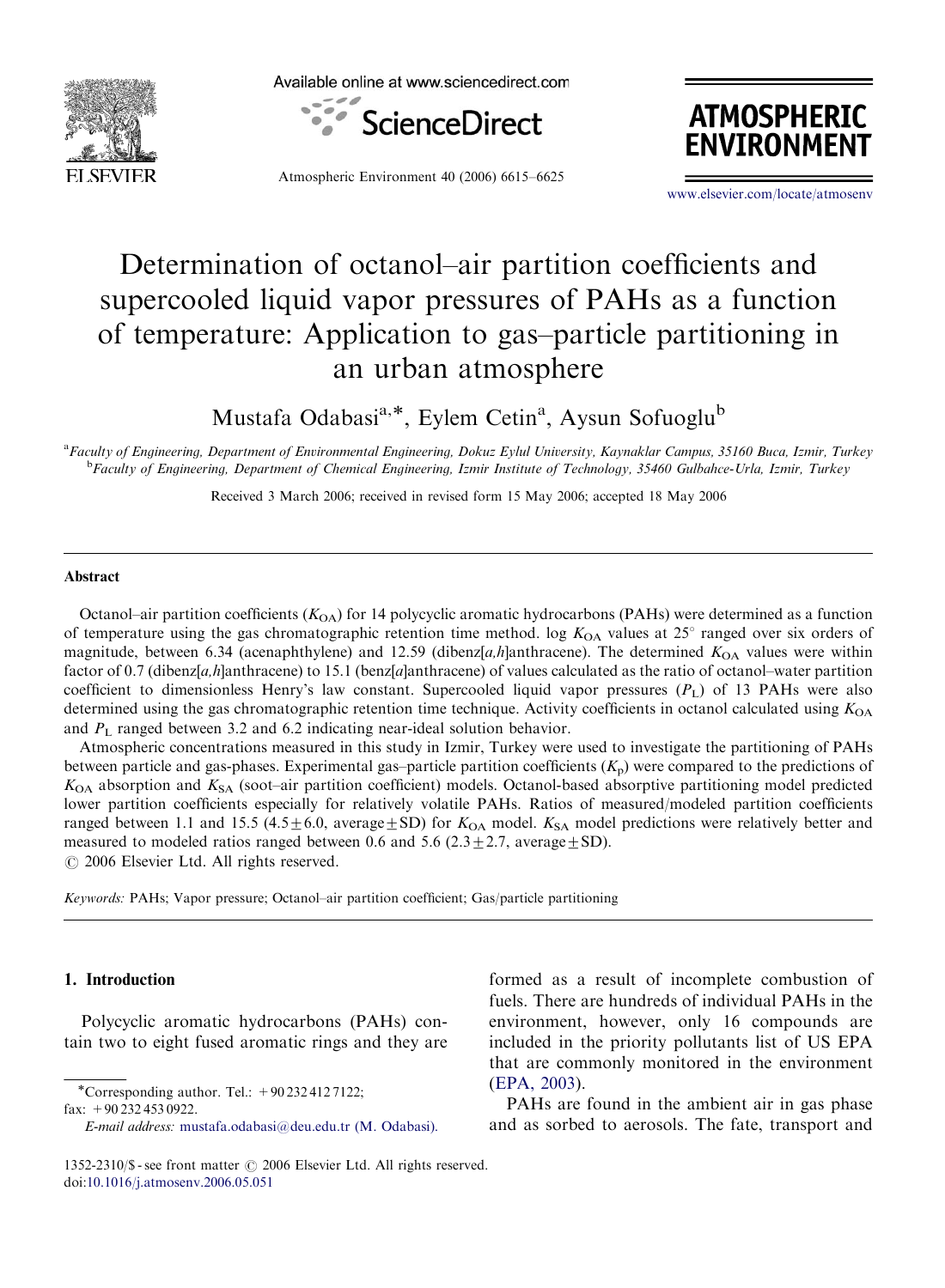removal of PAHs from the atmosphere by dry and wet deposition processes are strongly influenced by their gas–particle partitioning [\(Bidleman, 1988](#page-9-0)). Considerable research has been conducted over the past decades on gas–particle partitioning of semivolatile organic compounds (SOCs). Adsorption onto particle surface and absorption into aerosol organic matter (OM) are the two proposed mechanisms describing this process. For many years, the partitioning has been described with an empirical relationship based on the supercooled liquid vapor pressure  $(P<sub>L</sub>)$  [\(Pankow, 1987](#page-10-0)). Recently, absorptive partitioning of SOCs into the OM phase in atmospheric aerosols based on the octanol–air partititon coefficient  $(K<sub>OA</sub>)$  has received much attention ([Finizio et al., 1997](#page-9-0); [Harner and Bidleman,](#page-9-0) [1998a](#page-9-0)). The octanol–air partition coefficient is also a key descriptor of chemical partitioning between the atmosphere and other environmental organic phases such as soil and vegetation ([Harner et al.,](#page-9-0) [2000](#page-9-0); [Shoeib and Harner, 2002\)](#page-10-0).

The gas chromatographic (GC) retention time method for the determination of supercooled liquid vapor pressure of SOCs has been commonly used ([Lei et al., 1999, 2002;](#page-10-0) [Wong et al., 2001\)](#page-10-0). Most conventional methods used for vapor pressure measurement (i.e., gas saturation and effusion) yield the vapor pressure of the solid substance, whereas the GC retention time method directly gives the vapor pressure of supercooled liquid. The GC retention time method is recommended as one of the most suitable methods for the determination of the vapor pressure of low volatility compounds because it allows the relatively rapid determination of temperature dependent vapor pressures of many compounds [\(Lei et al., 2002\)](#page-10-0). However, the method's success depends on the availability of reliable vapor pressure data for similar compounds to serve as standard reference and calibration compounds.

The conventional method for determining  $K_{\text{OA}}$ values for SOCs is the generator column method. The method has been used extensively to measure the  $K_{OA}$  of various SOCs [\(Harner and Mackay,](#page-9-0) [1995](#page-9-0); [Harner and Bidleman, 1996 1998b;](#page-9-0) [Harner](#page-9-0) [et al., 2000](#page-9-0); [Harner and Shoheib, 2002](#page-9-0)). However, the generator column method requires long experimental periods, especially at low temperatures and for compounds with low volatility, and requires several analytical steps having the potential to introduce error to the measured  $K_{OA}$  value [\(Wania](#page-10-0) [et al., 2002\)](#page-10-0). Therefore, an alternative method that allows the reliable estimation of  $K_{OA}$  values from

easily and reproducibly measured substance properties is desirable ([Wania et al., 2002](#page-10-0)). Recent studies have indicated that relative GC retention times or GC capacity factors on a non-polar stationary phase can be used to determine the  $K_{OA}$  and the energy of phase transfer between octanol and gas phase  $(\Delta U_{\text{OA}})$  for non-polar SOCs ([Su et al., 2002;](#page-10-0) [Wania et al., 2002](#page-10-0)). The only requirements for this method are knowledge of the temperature-dependent  $K_{OA}$  of a standard reference compound and directly measured  $K_{OA}$  values for a sufficient number of calibration compounds [\(Wania et al.,](#page-10-0) [2002](#page-10-0)). The study by [Wania et al. \(2002\)](#page-10-0) showed that the GC retention time technique is capable of predicting the  $K_{OA}$  of polychlorinated benzenes, biphenyls, and naphthalenes as well as polybrominated diphenyl ethers (PBDEs) within the environmentally relevant temperature range with an average deviation from directly measured values of  $< 0.2$  log units.

 $K_{\text{OA}}$  values for only selected PAHs (fluorene, phenanthrene, pyrene, and fluoranthene) were previously measured by [Harner and Bidleman \(1998b\).](#page-9-0) In this study, temperature-dependent  $K_{OA}$  values for 11 additional PAHs and supercooled liquid vapor pressures of 13 PAHs were determined using the GC retention time method. Atmospheric PAH concentrations were also measured in Izmir, Turkey to investigate their phase partitioning.

## 2. Experimental

# 2.1. Octanol– air partition coefficients and supercooled liquid vapor pressure

A GC (Agilent 6890N) equipped with a mass selective detector (Agilent 5973N MSD) and a capillary column with a non-polar stationary phase (HP5-ms,  $30 \text{ m}$ ,  $0.25 \text{ mm}$ ,  $0.25 \text{ \mu m}$ ) was used to determine the isothermal retention times of PAHs. The injector, quadropole, and ion source temperatures were 250, 150, and 230  $\degree$ C, respectively. High purity helium was used as the carrier gas at constant flow mode with a linear velocity of  $35 \text{ cm s}^{-1}$ . Two PAH solutions (at  $4 \mu g m L^{-1}$ ) were used. The first solution contained seven PAHs (acenaphthylene, acenaphthene, fluorene, phenanthrene, anthracene, fluoranthene, pyrene) and the second solution contained nine PAHs (pyrene, benz[a]anthracene, chrysene, benzo[b]fluoranthene, benzo[k]fluoranthene, benzo[a] pyrene, indeno $[1,2,3-cd]$ pyrene, dibenz[a,h]anthracene, and benzo $[q, h, i]$ perylene).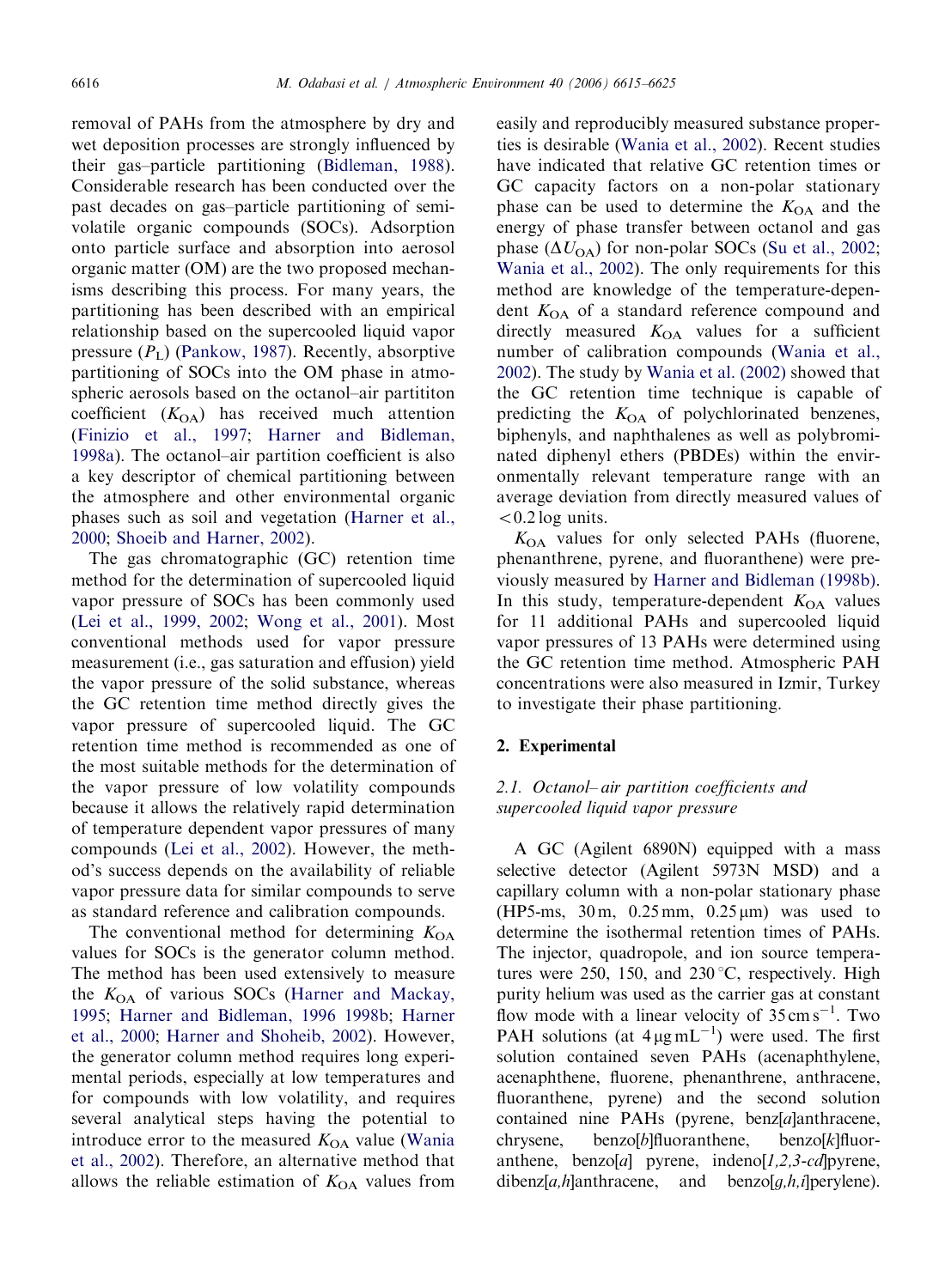The first group was run at nine different temperatures (150–210 °C) while the second group was run at seven temperatures (220–250 °C) in triplicate. The MSD was run in full scan mode and PAHs were identified using spectral library search.

Isothermal retention times of several additional nonpolar compounds having directly measured  $K_{OA}$ values (i.e., organochlorine pesticides, OCPs and PBDEs) were also determined using a GC-MS system (Agilent 6890N GC and Agilent 5973 inert MSD) and a capillary column (HP5-ms, 30m,  $0.25$  mm,  $0.25$  µm). The OCP solution  $(10 \,\text{\upmu g}\,\text{mL}^{-1})$ contained 10 compounds (a-hexachlorocyclohexane, endosulfan I, aldrin, dieldrin, a-chlordane, gchlordane, trans-nonachlor, cis-nonachlor, heptachlor, and p,p'-dichlorodiphenyltrichloroethane  $(p, p'$ -DDT)) and the PBDE solution  $(100 \text{ ng } \text{mL}^{-1})$ contained five compounds (2,4,4'-tribromodiphenyl ether, 2,2',4,4'-tetrabromodiphenyl ether, 2,2',4,4',5pentabromodiphenyl ether, 2,2',4,4',6-pentabromodiphenyl ether,  $2,2',4,4'5,6'$ -hexabromodiphenyl ether) and p,p'-DDT as the reference compound. Isothermal retention times were determined at eight different temperatures (between  $180-250$  °C for OCPs and  $220-255$  °C for PBDEs) in triplicate. The MSD was run in full scan mode for OCPs and in selected ion monitoring mode for PBDEs. OCPs and PBDEs were used along with fluorene, phenanthrene, and fluoranthene for the calibration of the method.

# 2.2. Ambient air samples

# 2.2.1. Sample collection

Fourteen ambient air samples were collected between March 17–24 and July 15–22, 2004 on the roof of a 4 m high building located at a residential/ commercial urban area close to the center of Izmir, Turkey. There are nearby densely populated residential areas and a busy highway 50 m away from the sampling site. Meteorological data were obtained from a 10 m high tower in the Kaynaklar campus of the Dokuz Eylul University, Izmir, Turkey that is located a few kilometers away from the urban sampling site.

Air samples were collected using a modified highvolume sampler, Model GPS-11 (Thermo-Andersen Inc.). Particles were collected on 10.5-cm diameter quartz filters while the gas phase compounds were collected using a cartridge containing XAD-2 resin placed between layers of polyurethane foam (PUF). Concurrently, samples were collected on 11-cm

diameter glass fiber filters using another high volume sampler to determine total suspended particulate matter (TSP) concentration and its organic matter (OM) content. Average sampling time was 22 h. Average sampling volumes were  $277+62$  and  $94+13 \text{ m}^3$  for PAH and TSP samples, respectively.

# 2.2.2. Sample preparation and analysis

Prior to sampling, quartz filters were wrapped loosely with aluminum foil and they were baked overnight at  $450^{\circ}$ C to remove any organic residues. PUF cartridges were cleaned by Soxhlet extraction using 1:1 acetone:hexane mixture for 12 h. Then, the cartridges were wrapped loosely with aluminum foil, dried in an oven at  $70^{\circ}$ C, and they were stored in glass jars capped with Teflon-lined lids.

Collected samples were spiked with deuterated surrogate standards (phenanthrene- $d_{10}$ , chrysene $d_{10}$ , and perylene- $d_{12}$ ) and Soxhlet extracted with a mixture of dichloromethane (DCM): petroleum ether (PE) (20:80) for 12 h. All sample extracts were concentrated and transferred into hexane using a rotary evaporator and a high purity stream of nitrogen. After volume reduction to 2 mL and transfer into hexane, sample extracts were cleaned up on alumina-silicic acid columns containing 3 g silicic acid (3% water) and 2 g alumina (6% water). The column was prewashed with 20 mL DCM followed by 20 mL PE. The sample in 2 mL hexane was added to the top of column, polychlorinated naphthalenes, and polychlorinated biphenyls were eluted with 25 mL PE (fraction 1). PAHs were eluted with 20 mL DCM (fraction 2). For both fractions the solvent was exchanged into hexane, and the final sample volume was adjusted to 1 mL by nitrogen blow-down.

The samples were analyzed with a GC (Agilent 6890N) equipped with a mass selective detector (Agilent 5973 inert MSD). A capillary column (HP5-ms, 30 m, 0.25 mm, 0.25 mm) was used. The initial oven temperature was held at 50  $\degree$ C for 1 min and raised to  $200^{\circ}$ C at  $25^{\circ}$ C min<sup>-1</sup>, 200-300 °C at  $8^{\circ}$ C min<sup>-1</sup>, held for 5.5 min. The injector, ion source, and quadrupole temperatures were 295, 300, and  $180^{\circ}$ C, respectively. High purity helium was used as the carrier gas at constant flow mode  $(1.5 \text{ mL min}^{-1}$ ,  $45 \text{ cm s}^{-1}$  linear velocity) [\(Szelewski, 2003\)](#page-10-0). The MSD was run in selected ion-monitoring mode. Compounds were identified based on their retention times, target and qualifier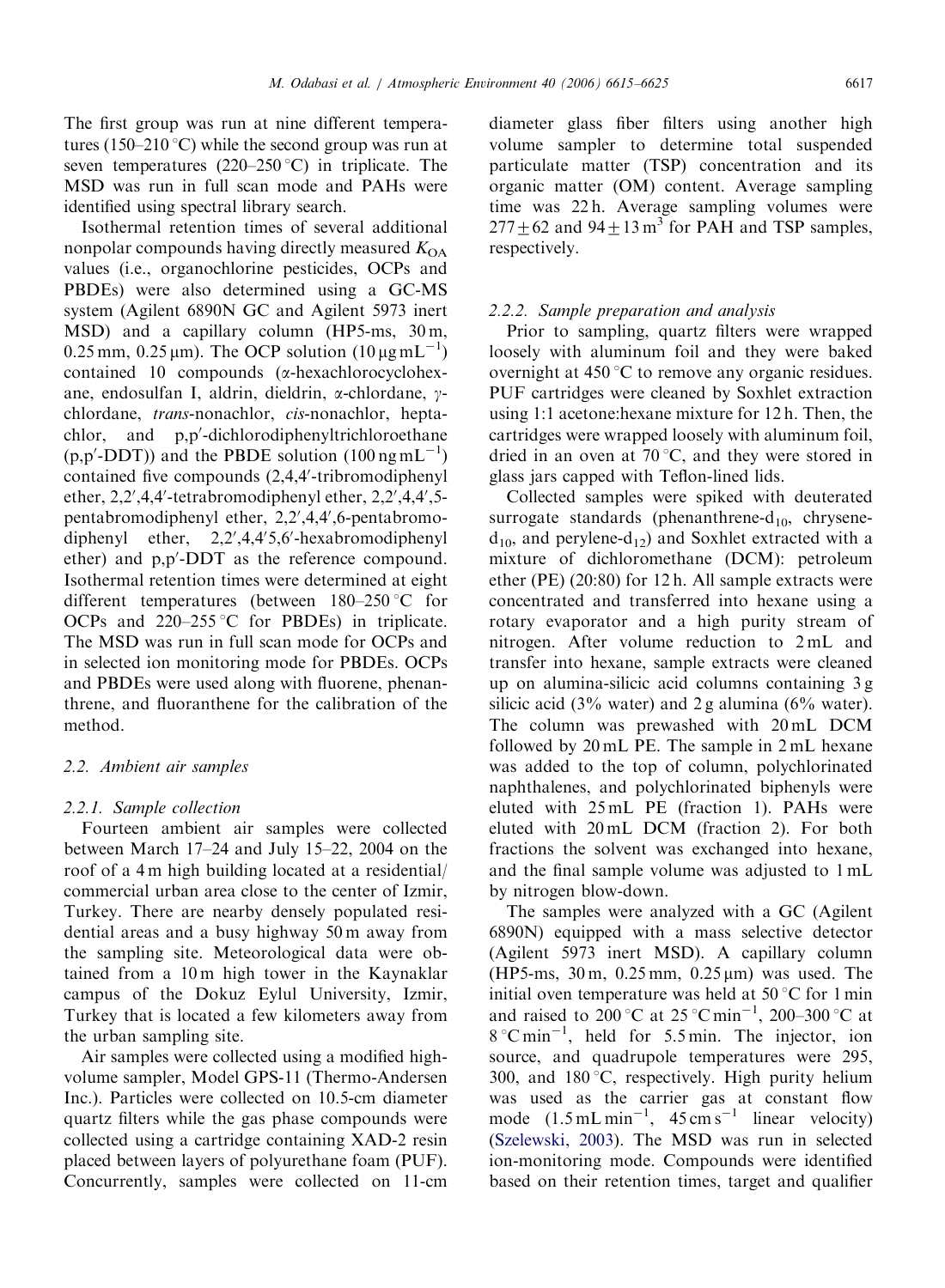ions. Quantification was based on internal standard calibration procedure.

Surrogate recoveries of PAHs ranged from  $60\pm18\%$  (phenanthrene-d<sub>10</sub>) to  $88\pm24\%$  (perylene- $d_{12}$ ). Instrumental detection limits were determined from linear extrapolation from the lowest standard in calibration curve using the area of a peak having a signal/noise ratio of 3. The quantifiable PAH amount was approximately 0.15 pg for 1 µL injection. Blank PUF cartridges and filters were routinely placed in the field to determine if there was any contamination during sample handling and preparation. For the compounds detected in blanks the limit of detection of the method (LOD) was defined as the mean blank mass plus three standard deviations. Instrumental detection limit was used for the compounds that were not detected in blanks. LODs for PAHs ranged from 0.15 pg (indeno  $[1,2,3-cd]$  pyrene) to 252 ng (phenanthrene) for PUFs and from  $2 \text{ pg}$  (benz[a]anthracene) to 143 ng (phenanthrene) for filters. In general, PAH amounts in the samples were substantially higher than LODs. Sample quantities exceeding the LOD were quantified and blank-corrected by subtracting the mean blank amount from the sample amount.

Prior to sampling for TSP, glass fiber filters were wrapped loosely with aluminum foil and they were baked overnight at  $450^{\circ}$ C to remove any organic residues. They were then allowed to cool to room temperature in a desiccator and were weighed using a microbalance capable of weighing 0.1 mg. After sample collection filters were kept in a desiccator overnight and they were reweighed. TSP was determined by subtracting the initial weight from the final weight. To determine the OM content of the particles, filters were then baked for 1 h at  $450^{\circ}$ C, allowed to cool to room temperature in a desiccator, and weighed. OM was determined by subtracting the final weight (after baking) from the initial weight (before baking). Concurrent blank filters were run for each sample to account for probable interferences (i.e., weight loss of filters at high temperatures) in OM determination.

### 3. Data analysis

## 3.1. Octanol– air partition coefficient

The retention time of a substance on a GC column  $(t_R)$  is proportional to partition coefficient between stationary phase and gas phase  $(K_{SG})$ . For a compound i and a reference compound eluted on

the same GC column the following can be written ([Wania et al., 2002](#page-10-0)) as

$$
K_{\text{SG}i}/K_{\text{SGref}} = t_{\text{R}i}/t_{\text{Rref}}.\tag{1}
$$

For an appropriate stationary phase, the partitioning equilibrium between stationary phase and gas phase may be similar to the partitioning equilibrium between octanol and air. This assumes that the ratio of the activity coefficients of compound  $i$  and of the reference compound in octanol  $(\zeta_{\text{OCT}i}/\zeta_{\text{OCT}ref})$  is equal to the ratio of activity coefficients of these two compounds in the stationary phase  $(\zeta_{\text{Si}}/\zeta_{\text{Sref}})$ . In terms of equilibrium partition coefficients:

$$
K_{\text{OA}i}/K_{\text{OA}ref} = K_{\text{SG}i}/K_{\text{SG}ref}.\tag{2}
$$

Using Eqs. (1) and (2),  $K_{OA}$  of a compound i and of a reference compound can be related to their retention times  $(t_{\text{R}i}$  and  $t_{\text{Rref}})$  on the same GC column as

$$
K_{\text{OA}i}/K_{\text{OA}ref} = t_{\text{R}i}/t_{\text{R}ref}.\tag{3}
$$

Using Eq. (3) and the Van't Hoff equation that expresses the temperature dependence of  $K_{OA}$ , [Wania et al. \(2002\)](#page-10-0) derived the following:

$$
\ln K_{\text{OA}i} = (\Delta U_{\text{OA}i}/\Delta U_{\text{OA}ref})\ln K_{\text{OA}ref} + C,\tag{4}
$$

$$
\ln(t_{\text{R}i}/t_{\text{Rref}}) = [(\Delta U_{\text{OA}i}/\Delta U_{\text{OAref}}) - 1]\ln K_{\text{OAref}} + C
$$
  
=  $S \ln K_{\text{OAref}} + C,$  (5)

where  $\Delta U_{\text{OA}}$  (kJ mol<sup>-1</sup>) is the internal energy of phase transfer between octanol and air and  $C$  is the integration constant. It is assumed that the energies of phase transfer are independent of temperature in the temperature range extending from environmentally relevant range to the temperatures of GC runs.

A plot of  $ln(t_{\text{R}i}/t_{\text{Rref}})$  versus  $ln K_{\text{OAref}}$  gives a straight line with slope  $S = [(\Delta U_{OA}/\Delta U_{OAref})-1]$ and intercept C (Eq. (5)).  $(t_{\text{R}i}/t_{\text{Rref}})$  is the relative retention time at the temperature where the reference compound has the octanol–air partition coefficient ( $K_{\text{OAref}}$ ). The  $K_{\text{OAi}}$  of compound i at a reference temperature was obtained using Eq. (4) where  $K_{\text{OAref}}$  is the  $K_{\text{OA}}$  of the reference compound at that temperature.  $(\Delta U_{OAi}/\Delta U_{OAref}) = S+1$ and C were obtained from the slope and intercept of Eq. (5).

In this study, pyrene was used as the standard reference compound to determine the  $K_{OAi}$  for other PAHs. Using the generator column technique, [Harner and Bidleman \(1998b\)](#page-9-0) measured  $K_{OA}$  values for selected PAHs (fluorene, phenanthrene, pyrene,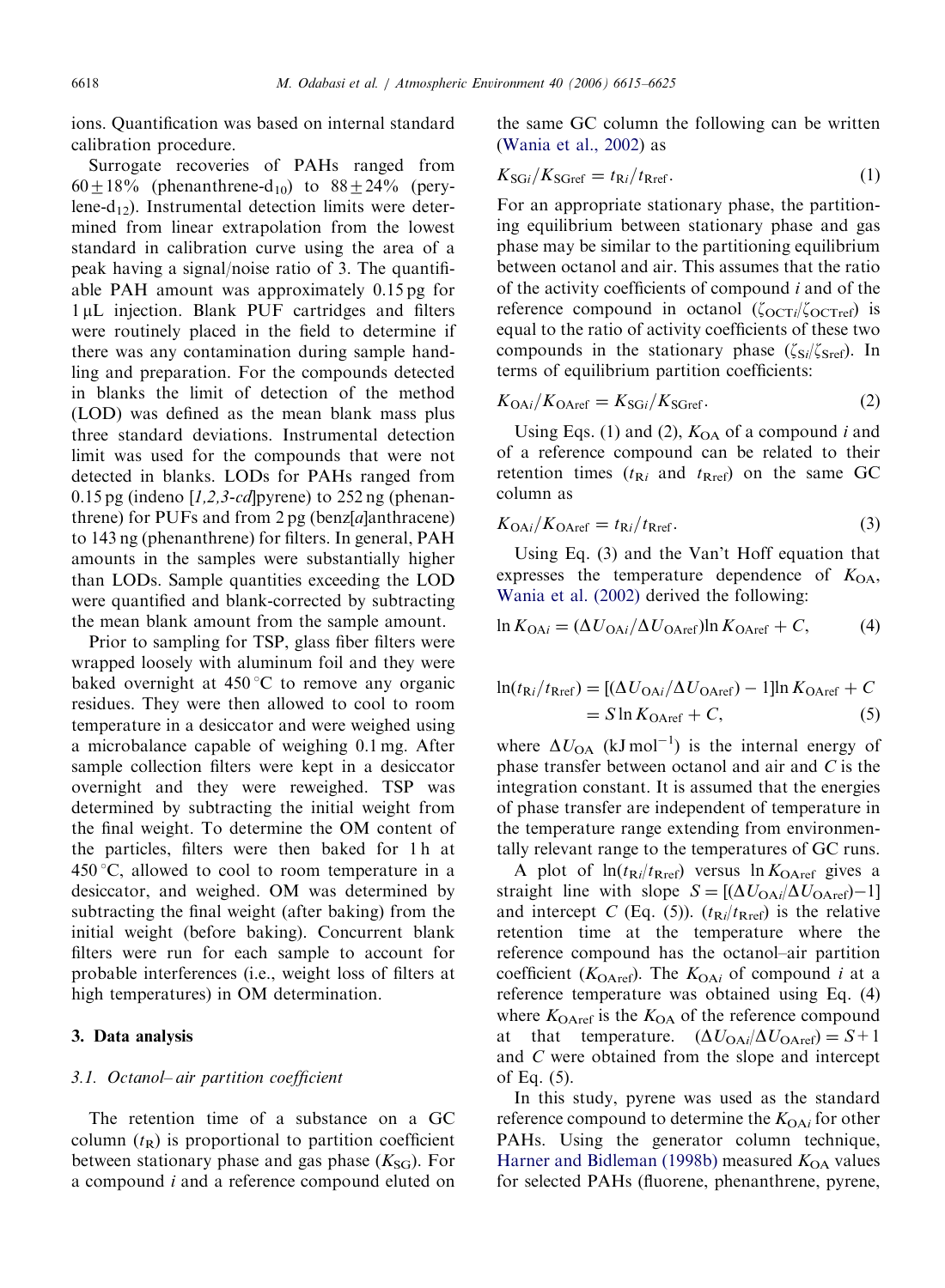<span id="page-4-0"></span>and fluoranthene) as a function of temperature  $(T, K)$ . The following equation was obtained for pyrene:

$$
\log K_{\text{OA}} = -4.56 + 3985(T, K)^{-1}, \quad r^2 = 0.990. \tag{6}
$$

Eq. (6) was used to calculate  $K_{OAref}$  values in Eqs. (4) and (5) at the temperatures that isothermal GC retention times were determined.

### 3.2. Supercooled liquid vapor pressures

 $P<sub>L</sub>$  values were determined from the GC retention times following the procedure used by [Lei et al.](#page-10-0) [\(2002\)](#page-10-0) and [Wong et al. \(2001\).](#page-10-0) For each compound, a vapor pressure  $(P_{L\text{-GC}})$  at 25 °C was calculated using:

$$
\ln P_{\text{L-GC}} = (\Delta H_{\text{vap}} / \Delta H_{\text{vap-ref}}) \ln P_{\text{Lref}} + C,\tag{7}
$$

where  $P_{\text{Lref}}$  (Pa) and  $\Delta H_{\text{vap-ref}}$  (kJ mol<sup>-1</sup>) are the liquid phase vapor pressure at  $25^{\circ}$ C and the enthalpy of vaporization of a standard reference compound. The enthalpies of vaporization are assumed to be constant over the studied temperature range (25 $\degree$ C to temperatures of GC retention time measurements). The ratio of enthalpies  $(\Delta H_{\text{van}})$  $\Delta H_{\text{vap-ref}}$  and the constant C in Eq. (7) were obtained by linearly regressing the logarithm of the ratios of the measured isothermal GC retention times  $(t_R/t_{Rref})$  at each temperature against the logarithm of the vapor pressure of a reference compound at that temperature using the following relation ([Wong et al., 2001](#page-10-0); [Lei et al., 2002\)](#page-10-0):

$$
\ln(t_{\rm R}/t_{\rm Rref}) = [1 - (\Delta H_{\rm vap}/\Delta H_{\rm vap-ref})] \ln P_{\rm Lref} - C.
$$
\n(8)

Eq. (8) assumes that the infinite dilution activity coefficients in the stationary phase of the GC column are the same for the analyte and the compound used as reference. Since this is an approximation,  $P_{GC}$  may not be always identical to supercooeled liquid vapor pressure  $(P_L)$ . Therefore, calibration of the method with closely related compounds is recommended [\(Wong et al., 2001;](#page-10-0) [Lei](#page-10-0) [et al., 2002](#page-10-0)).

In this study, pyrene and benz[a]anthracene were used as standard reference compounds. [Lei et al.](#page-10-0) [\(2002\)](#page-10-0) recently compiled several determinations of temperature dependent solid vapor pressures  $(P<sub>S</sub>)$ for these compounds.  $P<sub>S</sub>$  was converted to  $P<sub>L</sub>$  using the values for the entropy of fusion and melting point temperature and regressed against reciprocal absolute temperature. Following equations were obtained [\(Lei et al., 2002](#page-10-0)):

$$
\log P_{\rm L}(\text{Pa}) = 11.70 - 4164(T, K)^{-1},
$$
  
\n
$$
r^2 = 0.999 \text{ (pyrene)},
$$
\n(9)

log 
$$
P_L(\text{Pa}) = 10.87 - 4269(T, K)^{-1}
$$
,  
\n $r^2 = 0.991 \text{ (benz[a]anthracene)}$ , (10)

 $P_{\text{Lref}}$  values in Eqs. (7) and (8) were calculated using Eqs. (9) and (10).



Fig. 1. Relationships between the logarithm of the ratio of the retention times of selected PAHs to the retention time of the standard reference compound (pyrene) at five to nine temperatures and the  $\ln K_{OA}$  value of pyrene at these temperatures calculated from Eq. (5).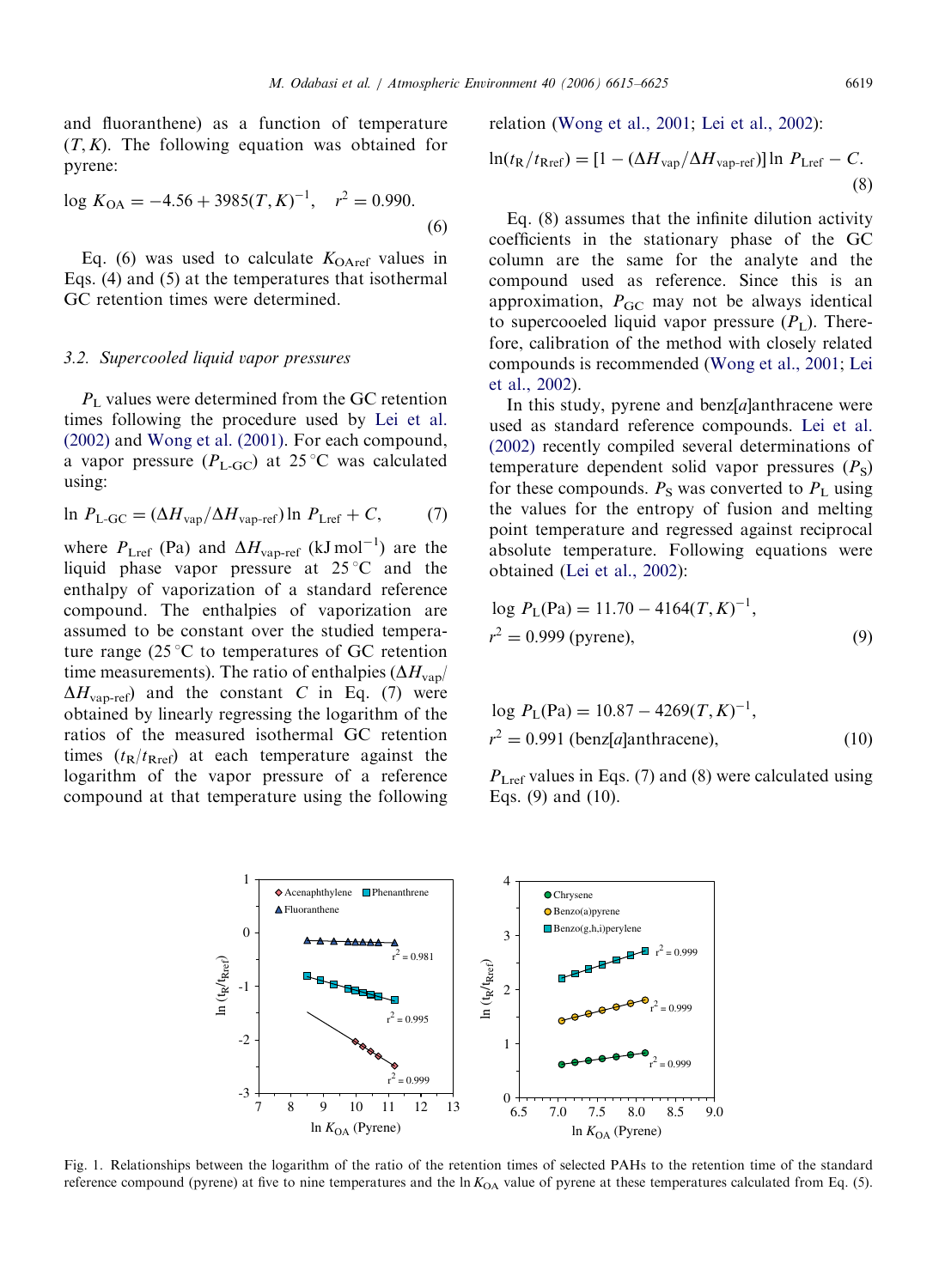## <span id="page-5-0"></span>4. Results and discussion

#### 4.1. Octanol– air partition coefficient

An example of the relationships between  $\ln(t_R/t_{Rref})$ and  $\ln K_{\text{OAref}}$  is presented in [Fig. 1](#page-4-0) (Eq. (5)). These relationships were highly linear for all compounds with very high coefficients of determination  $(r<sup>2</sup>)$ . Table 1 lists determined octanol–air partition coefficients ( $K_{\text{OA-GC}}$  and  $K_{\text{OA}}$ ) of PAHs at 25 °C as well as the intercepts (A) and slopes (B) of the temperature regressions:

$$
\log K_{\text{OA}} = A + B/(T, K). \tag{11}
$$

The internal energies of phase transfer between octanol and air  $(\Delta U_{\text{OA}})$  are also presented. The  $K_{\text{OA-GC}}$  values were highly reproducible as indicated by the small relative standard deviations (0.3–4.7%) calculated from independent determinations  $(n = 3)$ .

 $K_{\text{OA-GC}}$  values for OCPs and PBDEs were also determined using p,p'-DDT as the standard reference compound. Fig. 2 shows that there is a strong correlation between the directly measured log  $K_{OA}$  values (at 25 °C) of PAHs ([Harner and](#page-9-0) [Bidleman, 1998b](#page-9-0)), OCPs ([Shoeib and Harner,](#page-10-0) [2002](#page-10-0)), and PBDEs [\(Harner and Shoheib, 2002](#page-9-0))



Fig. 2. Relationship between the directly measured  $K_{OA}$  values for OCPs ( $n = 9$ ), PAHs ( $n = 3$ ), and PBDEs ( $n = 5$ ) at 25 °C and  $K_{\text{OA-GC}}$  values derived from GC retention times. The dashed line represents a 1:1 relationship, the solid line is the fit through the data points.

Table 1

Uncalibrated ( $K_{OA-GC}$ , average  $\pm SD$ ,  $n = 3$ ) and calibrated ( $K_{OA}$ , average  $\pm$  propagated error) octanol–air partition coefficients for PAHs at 25 °C determined from gas chromatographic retention times using pyrene as reference, energies of phase transfer ( $\Delta U_{\text{OA}}$ , average  $\pm$  propagated error), regression parameters for Eq. (11), and calculated  $K_{OA}$  values from dimensionless Henry's law constant (H') and octanol–water partition coefficient  $(K<sub>OW</sub>)$ 

|                                   | $\log K_{\text{OA-GC}}$                                     | $\log K_{\text{OA}}$        | B | $\boldsymbol{A}$ | $\Delta U_{\Omega A}$ (kJ mol <sup>-1</sup> ) $\log K_{\Omega W}$ H' |                   |                         | $\log K_{OA}$ (calc.) Factor diff. |      |
|-----------------------------------|-------------------------------------------------------------|-----------------------------|---|------------------|----------------------------------------------------------------------|-------------------|-------------------------|------------------------------------|------|
| Acenaphthylene                    | $6.24 + 0.017$                                              | $6.34 + 0.31$ 2476 $-1.97$  |   |                  | $47.4 + 2.8$                                                         | $3.94^{\rm a}$    | $5.11 \times 10^{-3e}$  | 6.23                               | 1.3  |
| Acenaphthene                      | $6.42 + 0.005$                                              | $6.52 + 0.31$ 2597 $-2.20$  |   |                  | $49.7 + 3.0$                                                         | $4.15^{\rm a}$    | $7.48 \times 10^{-36}$  | 6.28                               | 1.7  |
| Fluorene                          | $6.80 + 0.007$                                              | $6.90 + 0.32$ 2833 $-2.61$  |   |                  | $54.2 + 3.3$                                                         | $4.18^{a}$        | $3.97 \times 10^{-3e}$  | 6.58                               | 2.1  |
| Phenanthrene                      | $7.59 + 0.001$                                              | $7.68 + 0.33$ 3293 $-3.37$  |   |                  | $63.0 + 3.8$                                                         | 4.57 <sup>b</sup> | $1.73 \times 10^{-3e}$  | 7.33                               | 2.2  |
| Anyhracene                        | $7.62 + 0.001$                                              | $7.71 + 0.33$ 3316 $-3.41$  |   |                  | $63.5 + 3.8$                                                         | $4.45^{b}$        | $2.28 \times 10^{-3e}$  | 7.09                               | 4.2  |
| Fluoranthene                      | $8.67 + 0.003$                                              | $8.76 + 0.35$ 3904 -4.34    |   |                  | $74.8 + 4.4$                                                         | $5.22^{\circ}$    | $7.89 \times 10^{-4e}$  | 8.32                               | 2.8  |
| $Benz[a]$ anthracene              | $10.20 + 0.005$                                             | $10.28 + 0.38$ 4746 $-5.64$ |   |                  | $90.9 + 5.4$                                                         | $5.79^{b}$        | $4.91 \times 10^{-4e}$  | 9.10                               | 15.1 |
| Chrysene                          | $10.22 + 0.004$                                             | $10.30 + 0.38$ 4754 $-5.65$ |   |                  | $91.0 + 5.4$                                                         | $5.73^{b}$        | $2.14 \times 10^{-4e}$  | 9.40                               | 7.9  |
| Benzo[b]fluoranthene              | $11.26 + 0.003$ $11.34 + 0.41$ $5285$ $-6.40$ $101.2 + 6.0$ |                             |   |                  |                                                                      | 6.11 <sup>a</sup> | $2.69 \times 10^{-5}$   | 10.68                              | 4.6  |
| $Benzo[k]$ fluoranthene           | $11.29 + 0.004$ $11.37 + 0.41$ $5301$ $-6.42$ $101.5 + 6.0$ |                             |   |                  |                                                                      | 6.11 <sup>a</sup> | $2.39 \times 10^{-5}$   | 10.73                              | 4.4  |
| Benzo[a]pyrene                    | $11.48 + 0.005$ $11.56 + 0.41$ $5382$ $-6.50$ $103.1 + 6.1$ |                             |   |                  |                                                                      | $6.13^{\rm a}$    | $1.87 \times 10^{-5}$   | 10.86                              | 3.5  |
| Indeno[ $1,2,3$ -cd] pyrene       | $12.36 + 0.002$ $12.43 + 0.43$ $5791$ $-7.00$ $110.9 + 6.6$ |                             |   |                  |                                                                      | $6.72^b$          | $1.43 \times 10^{-5}$   | 11.56                              | 7.4  |
| Dibenz[ $a, h$ ]anthracene        | $12.52 + 0.002$ $12.59 + 0.43$ $5887$ $-7.17$ $112.7 + 6.7$ |                             |   |                  |                                                                      | $6.50^{b}$        | $6.03 \times 10^{-7}$ g | 13.67                              | 0.7  |
| $\text{Benzo}[q, h, i]$ per vlene | $12.48 + 0.004$ $12.55 + 0.43$ 5834 $-7.03$ $111.7 + 6.6$   |                             |   |                  |                                                                      | 6.90 <sup>d</sup> | $1.35 \times 10^{-5}$   | 11.77                              | 6.0  |

a [VCCL \(2004\).](#page-10-0)

 $$ 

<sup>c</sup>[Finizio et al. \(1997\).](#page-9-0)

d [Jonker and Koelmans \(2002\).](#page-10-0)

<sup>e</sup>[Bamford et al. \(1999\).](#page-9-0)

f [Ten Hulscher et al. \(1992\).](#page-10-0)

<sup>g</sup>[EPA \(1996\).](#page-9-0)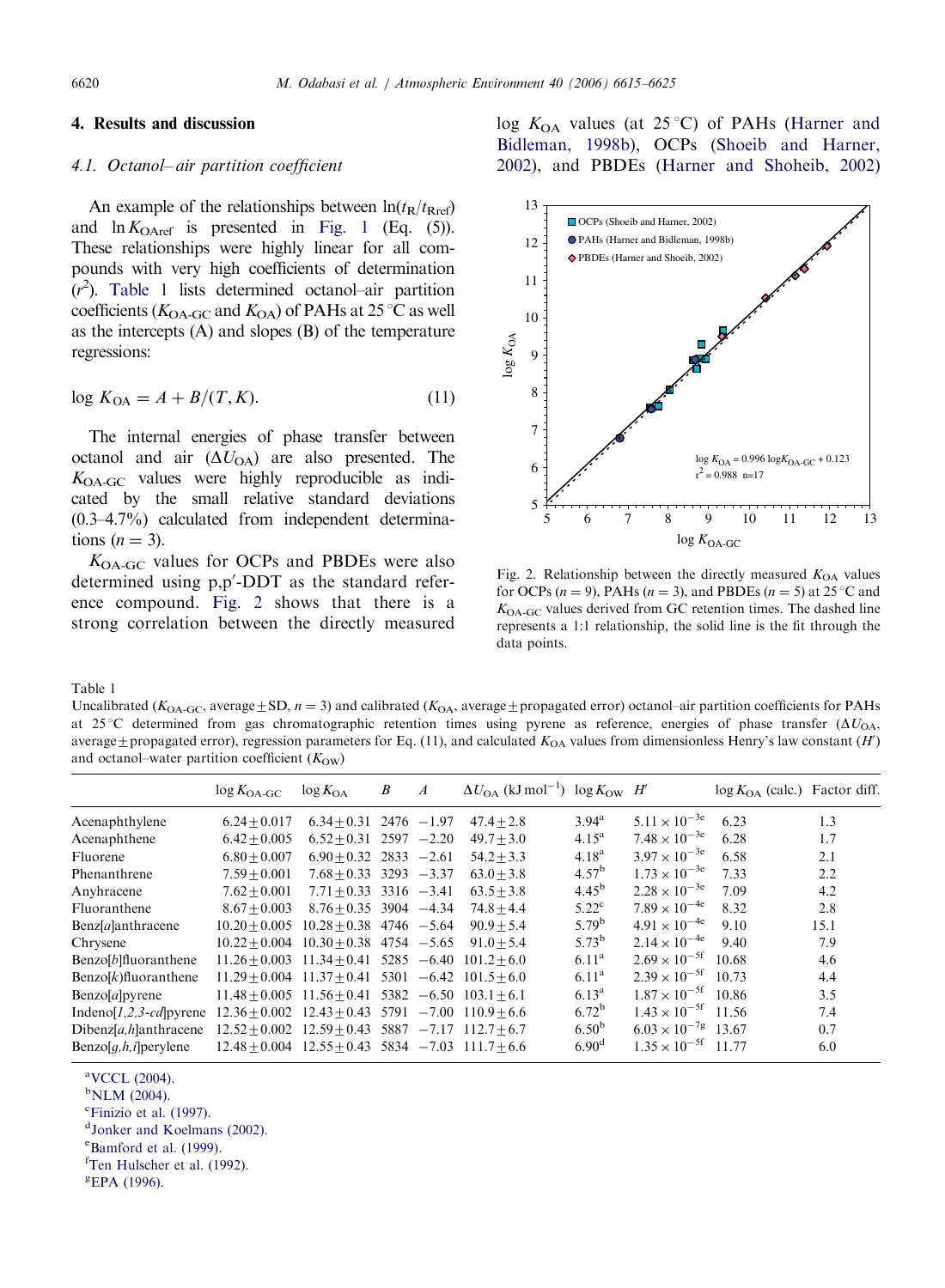<span id="page-6-0"></span>versus 
$$
K_{OA-GC}
$$
:  
\n
$$
\log K_{OA} = (0.996 \pm 0.028) \log K_{OA-GC}
$$
\n
$$
+ (0.123 \pm 0.256)(r^2 = 0.988, n = 17).
$$
\n(12)

Eq. (12) was used to correct the  $K_{OA-GC}$  values for the systematic deviations from directly measured  $K_{\text{OA}}$  values [\(Table 1](#page-5-0)).  $K_{\text{OA}}$  values were slightly higher than  $K_{\text{OA-GC}}$  values (1.17–1.25 times). The standard deviations given for  $log K<sub>OA</sub>$  values in [Table 1](#page-5-0) were derived from the standard error of the slope and intercept of the Eq. (12) and the standard deviations of the log  $K_{\text{OA-GC}}$  values by error propagation. The error (3.5–5%) is dominated by the uncertainty of the coefficients in the calibration equation rather than by the uncertainty in  $K_{OA-GC}$  determination.

 $K<sub>OA</sub>$  values for PAHs were also calculated as the ratio of octanol/water partition coefficient  $(K<sub>OW</sub>)$  to dimensionless Henry's law constant (H') [\(Table 1\)](#page-5-0). The  $K_{OA}/K_{OA}$ (calculated) ratio ranged between 0.7 and 15.1 and the ratios were generally higher for nonvolatile PAHs (benz[a]anthracene through ben $z \circ [g,h,i]$  perylene). Similar deviations between the calculated and directly measured  $K_{OA}$  values were reported by previous studies ([Harner and Mackay,](#page-9-0) [1995;](#page-9-0) [Harner and Bidleman, 1998b](#page-9-0); [Shoeib and](#page-10-0) [Harner, 2002\)](#page-10-0).

The internal energies of phase transfer between octanol and air  $(\Delta U_{\text{OA}})$  were calculated as (2.303) B R) using the slope of Eq. (11) (B) and ideal gas constant (*R*) [\(Table 1](#page-5-0)).  $\Delta U_{\text{OA}}$  values ranged between 47.4 and 112.7 kJ mol<sup>-1</sup>.  $\Delta U_{\text{OA}}$  values

calculated in this study for phenanthrene and fluoranthene were 63.0 and  $74.8 \text{ kJ} \text{ mol}^{-1}$ , respectively, and they agreed well with the values reported by [Harner and Bidleman \(1998b\)](#page-9-0) (75.5 and 84.6 kJ mol<sup>-1</sup>). However,  $\Delta U_{\text{OA}}$  for fluorene  $(54.2 \text{ kJ mol}^{-1})$  was lower than the previously reported value  $(82.9 \text{ kJ mol}^{-1})$ .

#### 4.2. Supercooled liquid vapor pressures

Table 2 lists determined vapor pressures  $(P_{L\text{-GC}})$ and  $P_L$ ) of PAHs at 25 °C as well as the intercepts  $(b<sub>L</sub>)$  and slopes  $(m<sub>L</sub>)$  of the temperature regressions:

$$
\log P_{\rm L}(\text{Pa}) = m_{\rm L}(T, K)^{-1} + b_{\rm L}.\tag{13}
$$

Enthalpies of vaporization  $(\Delta H_{\text{vap}})$  are also listed. The  $P_{\text{GC}}$  values were highly reproducible as indicated by the small relative standard deviations  $(0.2-1.6%)$  calculated from three independent determinations.

Six PAHs (acenaphthene, fluorene, phenanthrene, anthracene, fluoranthene, and chrysene) with well established vapor pressures at  $25^{\circ}$ C were used for calibration.  $P<sub>L</sub>$  values of these compounds compiled by [Lei et al. \(2002\)](#page-10-0) from previous studies were used.  $P_{\text{L-GC}}$  values for calibration compounds determined using Eqs. (7)–(8) were regressed against  $P<sub>L</sub>$  and the following relationship was obtained ([Fig. 3\)](#page-7-0):

log 
$$
P_L(Pa) = (1.069 \pm 0.016) \log P_{L-GC}(Pa)
$$
  
  $+ (0.041 \pm 0.022)(r^2 = 0.994, n = 29).$  (14)

Table 2

Uncalibrated ( $P_{\text{L-GC}}$ , average  $\pm$  SD,  $n = 3$ ) and calibrated ( $P_{\text{L}}$ , average  $\pm$  propagated error) vapor pressures for PAHs at 25 °C determined from gas chromatographic retention times, enthalpies of vaporization  $(\Delta H_{\text{van}})$ , and regression parameters for Eq. (13)

| PAH                            | Reference compound <sup>a</sup> | $\log P_{\text{L-GC}}$ (Pa) | $\text{Log } P_{\text{L}}$ (Pa) | $m_{\rm L}$ | $b_{\rm L}$ | $\Delta H_{\text{vap}}$ (kJ mol <sup>-1</sup> ) |
|--------------------------------|---------------------------------|-----------------------------|---------------------------------|-------------|-------------|-------------------------------------------------|
| Acenaphthylene                 |                                 | $0.29 + 0.002$              | $0.35 + 0.02$                   | $-2855$     | 9.93        | $-54.7$                                         |
| Acenaphthene                   |                                 | $0.12 + 0.006$              | $0.17 + 0.02$                   | $-2979$     | 10.17       | $-57.0$                                         |
| Fluorene                       |                                 | $-0.26 + 0.006$             | $-0.24 + 0.02$                  | $-3233$     | 10.61       | $-61.9$                                         |
| Phenanthrene                   |                                 | $-1.05 + 0.001$             | $-1.08 + 0.03$                  | $-3726$     | 11.43       | $-71.3$                                         |
| Anyhracene                     |                                 | $-1.08 + 0.001$             | $-1.11 + 0.03$                  | $-3750$     | 11.47       | $-71.8$                                         |
| Fluoranthene                   |                                 | $-2.13 + 0.001$             | $-2.24 + 0.04$                  | $-4382$     | 12.47       | $-83.9$                                         |
| Chrysene                       |                                 | $-3.68 + 0.004$             | $-3.89 + 0.06$                  | $-5294$     | 13.87       | $-101.4$                                        |
| Benzo[b]fluoranthene           | 2                               | $-4.53 + 0.005$             | $-4.80 + 0.08$                  | $-5148$     | 12.48       | $-98.6$                                         |
| $Benzo[k]$ fluoranthene        | 2                               | $-4.55 + 0.004$             | $-4.82 + 0.08$                  | $-5165$     | 12.50       | $-98.9$                                         |
| Benzo[a]pyrene                 | 2                               | $-4.75 + 0.005$             | $-5.04 + 0.08$                  | $-5252$     | 12.59       | $-100.6$                                        |
| Indeno[ $1,2,3$ -cd]pyrene     | 2                               | $-5.62 + 0.004$             | $-5.97 + 0.09$                  | $-5691$     | 13.13       | $-109.0$                                        |
| $Dibenz[a,h]$ anthracene       | $\overline{c}$                  | $-5.78 + 0.003$             | $-6.14 + 0.10$                  | $-5794$     | 13.31       | $-110.9$                                        |
| $\text{Benzo}[q,h,i]$ perylene | 2                               | $-5.74 + 0.005$             | $-6.10 + 0.10$                  | $-5737$     | 13.15       | $-109.8$                                        |
|                                |                                 |                             |                                 |             |             |                                                 |

 $a_1$ :Pyrene, 2: benz[a]anthracene.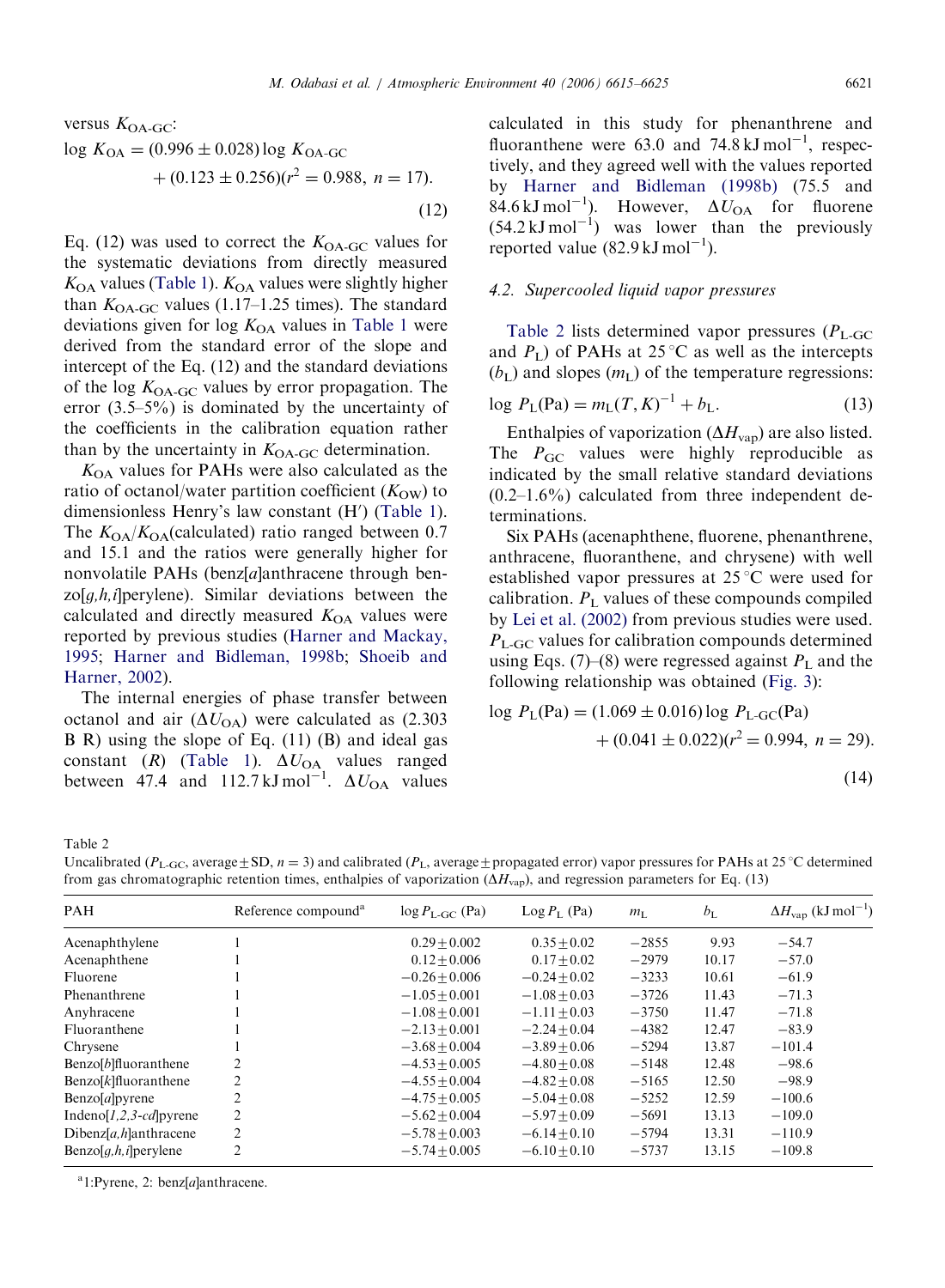<span id="page-7-0"></span>

Fig. 3. Relationship between the GC determined vapor pressure  $(P_{\text{L-GC}})$  and the vapor pressure of supercooled liquid  $(P_{\text{L}})$  derived from literature data ([Lei et al., 2002\)](#page-10-0) at  $25^{\circ}$ C for six PAHs. The dashed line represents a 1:1 relationship, the solid line is the fit through the data points.

The relationship between  $P_{\text{GC}}$  and  $P_{\text{L}}$  is highly linear, the slope is close to 1 and the intercept is close to 0. For relatively more volatile PAHs  $P_{\text{L-GC}}$ is slightly lower than  $P_L$  while  $P_{L\text{-GC}}$  is higher than  $P_L$  for non-volatile PAHs, indicating that calibration procedure is necessary. The standard deviations given for  $\log P_L$  values in [Table 2](#page-6-0) were calculated by error propagation using the standard error of the slope and intercept of the Eq. (14) and the standard deviations of the log  $P_{\text{L-GC}}$  values. The error (1.6–11.8%) is dominated by the uncertainty of the coefficients in the calibration equation rather than by the uncertainty in  $P_{\text{L-GC}}$  determination.

The slope (1.339) and intercept (0.674) values of the calibration equation obtained by [Lei et al.](#page-10-0) [\(2002\)](#page-10-0) were different than those obtained in this study. The different calibration equations resulted from these two studies may be due to the different GC columns used with different non-polar stationary phases. A DB-1 column (100% dimethylpolysiloxane) was used by [Lei et al. \(2002\)](#page-10-0) while an HP-5ms column  $(5\%$  phenylpolysiloxane + 95% methylpolysiloxane) was used in this study. This also emphasizes that the calibration equations should be determined and used as study-specific.

 $P<sub>L</sub>$  values determined in this study were compared to those recently reported by [Lei et al. \(2002\).](#page-10-0) The agreement between the 10 PAHs measured in both studies was very good as indicated by high  $r^2$ , slope close to 1, and intercept close to 0:

log 
$$
P_L(Pa)
$$
(Lei et al.) = 1.056 log  $P_L(Pa)$ (this study)  
+0.052  $r^2$  = 0.998 (*n* = 10).  
(15)

Enthalpies of vaporization  $(\Delta H_{\text{van}})$  were calculated as  $(2.303 m<sub>L</sub> R)$  using the slope of Eq. (13)  $(m<sub>L</sub>)$  and ideal gas constant (R) ([Table 2\)](#page-6-0).  $\Delta H_{\text{vap}}$  values ranged between 54.7 and  $110.9 \text{ kJ} \text{ mol}^{-1}$  and they were similar to those reported by [Lei et al. \(2002\)](#page-10-0)  $(63.9 - 99.4 \text{ kJ mol}^{-1})$ .

The  $K_{OA}$  and  $P_L$  are related through the following equation [\(Shoeib and Harner, 2002;](#page-10-0) [Xiao](#page-10-0) [and Wania, 2003\)](#page-10-0):

$$
K_{\text{OA}} = C_{\text{O}}/C_{\text{A}} = RT/\zeta_{\text{OCT}} V_{\text{OCT}} P_{\text{L}},\tag{16}
$$

where  $C_O$  and  $C_A$  are the equilibrium concentrations (mol  $m^{-3}$ ) of the solute in octanol and air respectively,  $R$  is the universal gas constant  $(8.\overline{3}14 \text{ Pa m}^3 \text{ mol}^{-1} \text{ K}^{-1}), T$  is temperature  $(K)$ ,  $\zeta_{\text{OCT}}$ the activity coefficient in octanol,  $V_{\text{OCT}}$  the molar volume of octanol  $(1.58 \times 10^{-4} \text{ m}^3 \text{ mol}^{-1})$ , and  $P_L$ the supercooled liquid vapor pressure (Pa). The activity coefficient in octanol is a measure of nonideal behavior due to interactions between solute



Fig. 4. Plot of octanol–air partition coefficients versus supercooled liquid vapor pressure for PAHs.  $\zeta_{\text{OCT}}$  lines were calculated using Eq. (16). Regression equation is  $\log K_{OA} = -0.97 \log P_L +$ 6.65  $(r^2 = 0.999, n = 13)$ .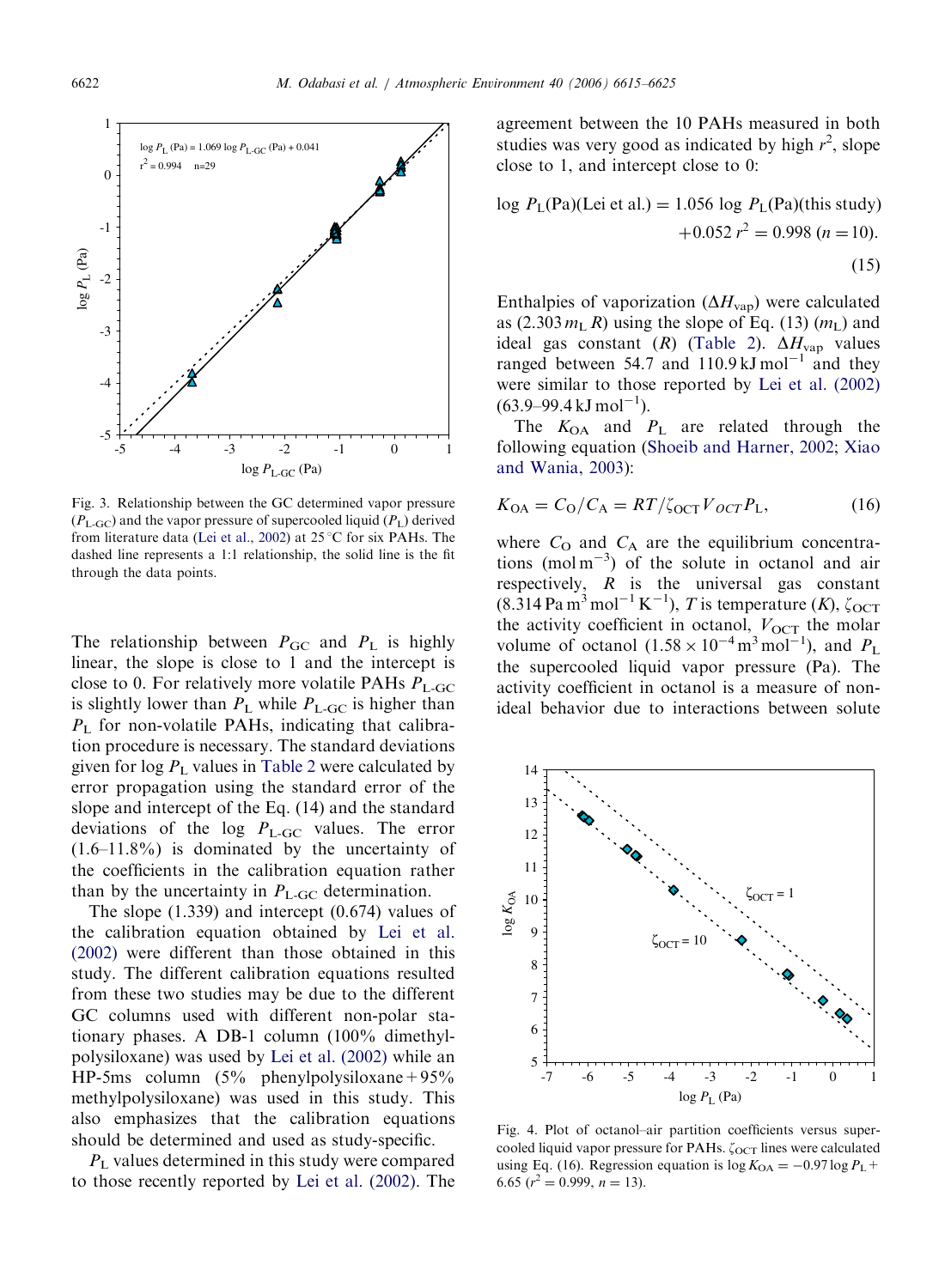and octanol molecules and it approaches unity for an ideal solution ([Harner and Shoheib, 2002\)](#page-9-0).

Eq. (16) was used to calculate  $\zeta_{\text{OCT}}$  for individual PAHs.  $\zeta_{\text{OCT}}$  is similar for several classes of SOCs within the range of 1–10 indicating near-ideal behavior ([Harner and Shoheib, 2002](#page-9-0); [Xiao and](#page-10-0) [Wania, 2003\)](#page-10-0). A good and near 1:1 relationship between log  $K_{OA}$  and log  $P_L$  was obtained ([Fig. 4](#page-7-0)). Calculated  $\zeta_{\text{OCT}}$  values for PAHs ranged between 3.2 and 6.2 indicating near-ideal solution behavior.

# 4.3. Ambient PAH concentrations and gas– particle partitioning

 $\Sigma_{13}$ PAHs refers to sum of the concentrations (gas+particle-phases) of the 13 measured compounds (fluorene through benzo $[g,h,i]$ perylene). Atmospheric concentrations of  $\Sigma_{13}$ PAHs ranged between 42 and 630 ng m<sup>-3</sup> (143  $\pm$  163 ng m<sup>-3</sup>, average+SD). On the average  $\Sigma_{13}$ PAH concentrations measured in winter were approximately 5 times higher than those measured in summer. The increase in PAH emissions as a result of residential heating during winter might be the main reason for this observation.

The  $\Sigma_{13}$ PAH concentrations measured in this study were comparable to those measured previously in Chicago, IL by [Odabasi et al. \(1999\)](#page-10-0)  $(59-863 \text{ ng m}^{-3})$  and Simcik et al.  $(1997)$  $(48-550 \text{ ng m}^{-3})$ . Average concentrations of individual PAHs ranged between  $41.7 \pm 37.0$  ng m<sup>-3</sup> (phenanthrene) and  $1.3 \pm 1.9$  ng m<sup>-3</sup> (dibenz[a,h]anthracene). PAH profiles obtained in this study were similar to those observed in previous studies.

Partitioning of atmospheric organic compounds between the gas and particle phases is parameterized using the gas–particle partition coefficient,  $K_p$  $(m^3 \mu g^{-1})$  ([Harner and Bidleman, 1998a\)](#page-9-0):

$$
K_{\rm p} = (C_{\rm p}/C_{\rm TSP})/C_{\rm g},\tag{17}
$$

where  $C_p$  and  $C_g$  are the organic compound concentrations in the particulate and gas phases, respectively ( $\mu$ g m<sup>-3</sup>), and  $C_{TSP}$  is the concentration of total suspended particles in the air ( $\mu$ g m<sup>-3</sup>).

The octanol–air partitioning coefficient  $(K<sub>OA</sub>)$  can be used to predict  $K_p$  with the assumption of predominant distribution process is absorption [\(Harner and Bidleman, 1998a](#page-9-0)). The relationship between  $K_{\rm P}$  and  $K_{\rm OA}$  is

$$
K_{\rm P} = (f_{\rm OM} M W_{\rm OCT} \zeta_{\rm OCT}) K_{\rm OA} / (\rho_{\rm OCT} M W_{\rm OM} \zeta_{\rm OM} 10^{12}),
$$
\n(18)

where  $f_{OM}$  is the fraction of OM phase on TSP,  $MW_{OCT}$  and  $MW_{OM}$  are the mean molecular weights of octanol and the OM phase  $(g \text{ mol}^{-1})$ ,  $\rho_{\text{OCT}}$  is the density of octanol (0.820 kg L<sup>-1</sup>),  $\zeta_{\text{OCT}}$  is the activity coefficient of the absorbing compound in octanol,  $\zeta_{OM}$  is the activity coefficient of the compound in the OM phase. With the assumptions that  $\zeta_{\text{OCT}}/\zeta_{\text{OM}}$  and  $\text{MW}_{\text{OCT}}/\text{MW}_{\text{OM}} = 1$ , Eq. (18) can be written as

$$
\log K_{\rm P} = \log K_{\rm OA} + \log f_{\rm OM} - 11.91. \tag{19}
$$

Strong association of PAHs with soot particles in soot–water systems suggests that besides absorption, adsorption partitioning could also be an important sorption mechanism in the atmosphere. Therefore, the following equation for the overall gas–particle partition coefficient that accounts for both OM absorption and soot carbon adsorption was derived by [Dasch and Eisenreich](#page-9-0) [\(2000\):](#page-9-0)

$$
K_{\rm P} = \left[ (f_{\rm OM} \, \text{MW}_{\text{OCT}} \zeta_{\text{OCT}}) K_{\text{OA}} / (\rho_{\text{OCT}} \, \text{MW}_{\text{OM}} \zeta_{\text{OM}} \, 10^{12}) \right] + \left[ (f_{\rm EC} \, a_{\rm EC}) K_{\text{SA}} / a_{\text{AC}} \, 10^{12} \right],\tag{20}
$$

where  $f_{EC}$  is the fraction of elemental carbon in the aerosol,  $a_{EC}$  and  $a_{AC}$  are the specific surface areas of elemental carbon and activated carbon, respectively;  $K_{SA}$  is the soot–air partition coefficient. Elemental carbon and octanol are the surrogates for the soot carbon in adsorptive partitioning, and OM in absorptive partitioning, respectively.

The PAH concentrations measured in this study were used for gas–particle partitioning modeling. The experimental and modeled  $K_p$  values for individual PAHs were calculated using Eqs. (17), (19), and (20). The influence of temperature on  $K_{OA}$ was taken into account using Eq. (11). [Dachs et al.](#page-9-0) [\(2004\)](#page-9-0) have suggested that the thermodynamicsbased model recently reported by [van Noort \(2003\)](#page-10-0) can be used to estimate  $K<sub>SA</sub>$  values for PAHs as a function of supercooled liquid vapor pressure  $(P_L, Pa)$  and elemental carbon specific surface area  $(a_{\text{EC}}, \text{m}^2 \text{g}^{-1})$ :

$$
\log K_{SA} = -0.85 \log P_{L} + 8.94 - \log(998/a_{EC}),\tag{21}
$$

 $P_{\text{L}}$  values as function of temperature were calculated using Eq. (13). The  $a_{EC}$  value  $(62.7 \text{ m}^2 \text{ g}^{-1})$  was taken from a recent study by [Jonker and Koelmans \(2002\)](#page-10-0). It was assumed that  $a_{\text{EC}}/a_{\text{AC}} = 1, f_{\text{OM}} = 1.6f_{\text{TOC}}$ , and  $f_{\text{OC}}/f_{\text{EC}} = 3$  where  $f_{\text{TOC}}$  is the fraction of total organic carbon [\(Dasch](#page-9-0)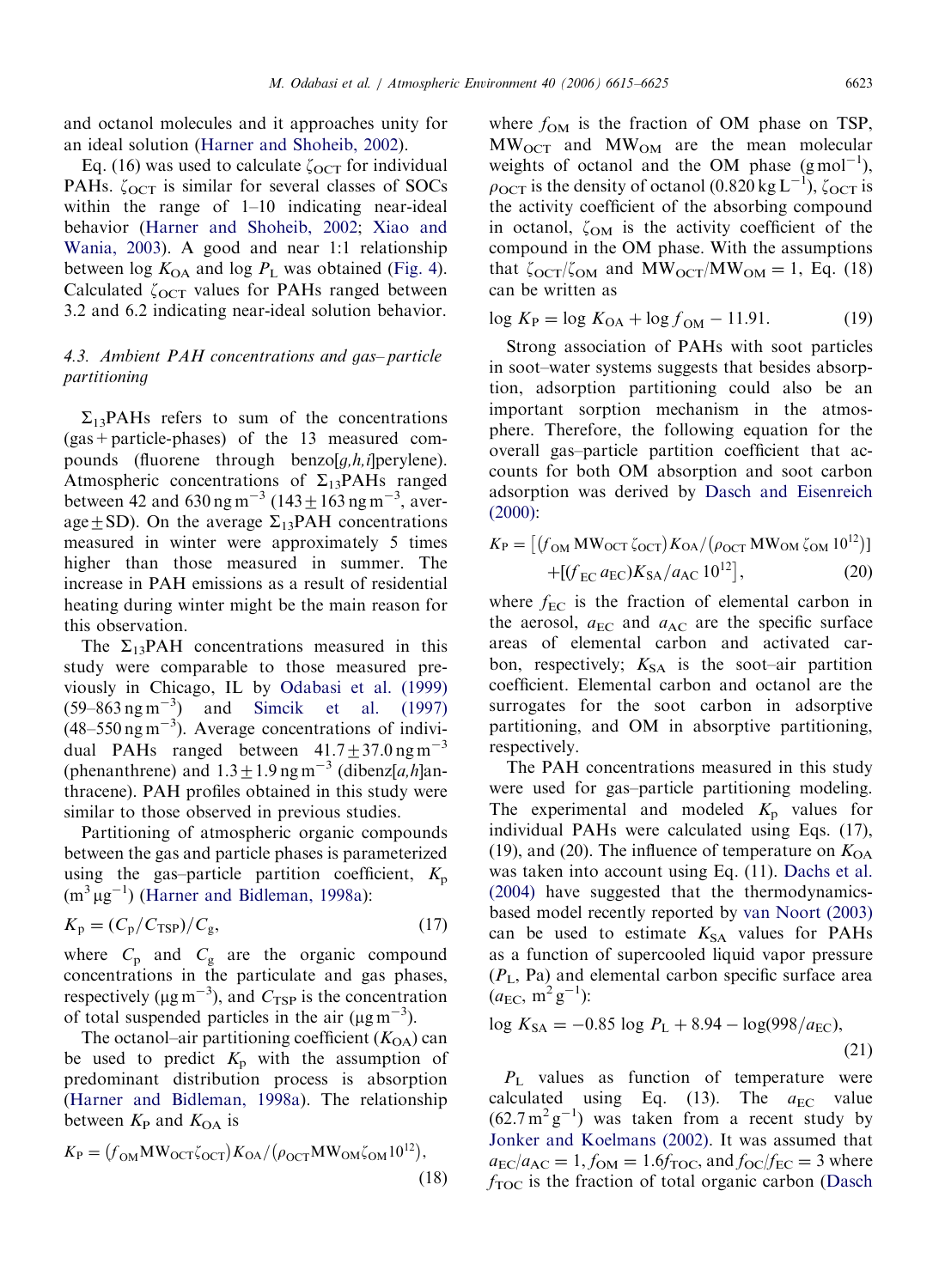<span id="page-9-0"></span>

Fig. 5. Comparison of the measured and predicted  $K_p$  values by two partitioning models. The dashed line represents a 1:1 relationship.

and Eisenreich, 2000; [Ribes et al., 2003](#page-10-0)). Under these assumptions, modeled  $K_p$  values were calculated using Eq. (19) for absorptive partitioning and Eq. (20) for both absorptive and adsorptive partitioning. The modeled  $K_p$  values were compared to the measured ones in Fig. 5.

Octanol-based absorptive partitioning model predicted lower partition coefficients especially for relatively volatile PAHs. However, overall there is a relatively good agreement between the measured  $K_p$ and soot-based model predictions. Ratios of measured/modeled partition coefficients ranged between 1.1 (chrysene) and 15.5 (fluorene)  $(4.5\pm6.0, \text{ average}\pm SD)$  for  $K_{OA}$  model. Soot model predictions were relatively better and measured to modeled ratios ranged between 0.6 (chrysene) and 5.6 (fluorene)  $(2.3 \pm 2.7,$  avera $ge+SD$ ). Recent studies reported that the soot based model shows good predictability at an urban site (Chicago, IL) but underestimates values at a rural site (Eagle Harbor) by an order of magnitude ([Vardar et al., 2004](#page-10-0); Galarneau et al., 2006). It was suggested that characterizing atmospheric soot, determining the temperature dependence of soot–air partitioning, and quantifying the exchangeable fraction of each PAH on aerosols will help to explain the differences between predicted and observed partition coefficients (Galarneau et al., 2006).

## Acknowledgments

This work was supported in part by the scientific research fund of Dokuz Eylul University, Izmir, Turkey (Project No. 03.KB.FEN.101).

## **References**

- Bamford, H.A., Poster, D.L., Baker, JE., 1999. Temperature dependence of Henry's law constants of thirteen polycyclic aromatic hydrocarbons between 4 degrees C and 31 degrees C. Environmental Toxicology and Chemistry 18, 1905–1912.
- Bidleman, T.F., 1988. Atmospheric processes: wet and dry deposition of organic compounds are controlled by their vapor-particle partitioning. Environmental Science and Technology 22, 361–367.
- Dasch, J., Eisenreich, S.J., 2000. Adsorption onto aerosol carbon soot carbon dominates gas–particle partitioning of polycyclic aromatic hydrocarbons. Environmental Science and Technology 34, 3690–3697.
- Dachs, J., Ribes, S., van Drooge, B., Grimalt, J., Eisenreich, S.J., Gustafsson, O., 2004. Response to the comment on Influence of soot carbon on the soil-air partitioning of polycyclic aromatic hydrocarbons. Environmental Science and Technology 38, 1624–1625.
- EPA. EPA Appendix A to 40 CFR, Part 423–126 Priority Pollutants, 2003. Available from: [http://www.epa.gov/](http://www.epa.gov/region01/npdes/permits/generic/prioritypollutants.pdf) [region01/npdes/permits/generic/prioritypollutants.pdf](http://www.epa.gov/region01/npdes/permits/generic/prioritypollutants.pdf)
- EPA. Soil screening guidance: user's guide, attachment Cchemical properties for SSL development, EPA540/R-96/ 018, 1996. Available from: [http://www.epa.gov/superfund/](http://www.epa.gov/superfund/resources/soil/attachc.pdf) [resources/soil/attachc.pdf](http://www.epa.gov/superfund/resources/soil/attachc.pdf)
- Finizio, A., Mackay, D., Bidleman, T.F., Harner, T., 1997. Octanol–air partition coefficient as a predictor of partitioning of semivolatile organic chemicals. Atmospheric Environment 31, 289–2296.
- Galarneau, E., Bidleman, T.F., Blanchard, P., 2006. Seasonality and interspecies differences in particle/gas partitioning of PAHs observed by the Integrated Atmospheric Deposition Network (IADN). Atmospheric Environment 40, 182–197.
- Harner, T., Bidleman, T.F., 1996. Measurements of octanol–air partition coefficients for polychlorinated biphenyls. Journal of Chemical and Engineering Data 41, 895–899.
- Harner, T., Bidleman, T.F., 1998a. Octanol–air partition coefficient for describing particle/gas partitioning of aromatic compounds in urban air. Environmental Science and Technology 32, 1494–1502.
- Harner, T., Bidleman, T.F., 1998b. Measurement of octanol–air partition coefficients for polycyclic aromatic hydrocarbons and polychlorinated naphthalenes. Journal of Chemical and Engineering Data 43, 40–46.
- Harner, T., Mackay, D., 1995. Measurements of octanol–air partition coefficients for chlorobenzenes, PCBs and DDT. Environmental Science and Technology 29, 1599–1606.
- Harner, T., Shoheib, M., 2002. Measurements of octanol–air partition coefficients  $(K<sub>OA</sub>)$  for polybrominated diphenyl ethers: predicting partitioning in the environment. Journal of Chemical and Engineering Data 47, 228–232.
- Harner, T., Green, N.J.L., Jones, K.C., 2000. Measurements of octanol–air partition coefficients for PCDD/Fs: a tool in